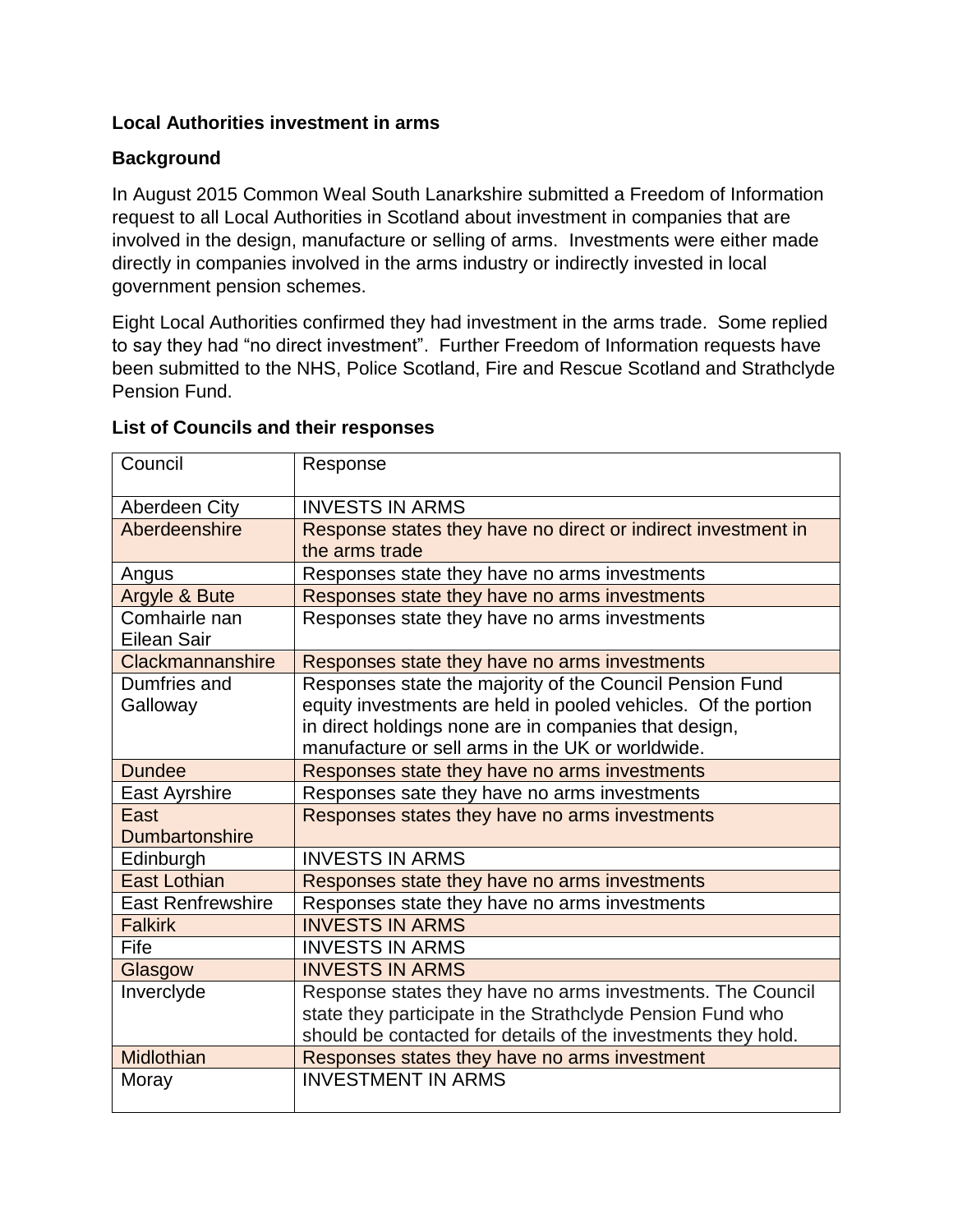|                               | Initially stated they had no "direct" investment but on requesting<br>what "indirect" investments the council had they replied: "We<br>have had replies relating to four funds. One states that they<br>have no exposure to companies in the defences industry. One<br>states that they do not invest directly in companies designing,<br>manufacturing or selling arms but that the investment trust and<br>other vehicles in which they invest may do so from time to time.<br>One invests in Rolls Royce, which makes engines for civil and<br>military aerospace and marine vessels. The fourth fund had<br>detailed 2.15% of its holdings as being with companies which<br>have some connection with the defence industry but for the<br>main part their connection is fairly minor. 0.17% of the current<br>portfolio in Senior plc, which is classed as aerospace and<br>defence". This does leave the question, which other councils<br>have "indirect" investments that they have not declared? |
|-------------------------------|----------------------------------------------------------------------------------------------------------------------------------------------------------------------------------------------------------------------------------------------------------------------------------------------------------------------------------------------------------------------------------------------------------------------------------------------------------------------------------------------------------------------------------------------------------------------------------------------------------------------------------------------------------------------------------------------------------------------------------------------------------------------------------------------------------------------------------------------------------------------------------------------------------------------------------------------------------------------------------------------------------|
| <b>North Ayrshires</b>        | Responses state they have no arms investments                                                                                                                                                                                                                                                                                                                                                                                                                                                                                                                                                                                                                                                                                                                                                                                                                                                                                                                                                            |
| North Lanarkshire             | Responses state they have no arms investments                                                                                                                                                                                                                                                                                                                                                                                                                                                                                                                                                                                                                                                                                                                                                                                                                                                                                                                                                            |
| <b>Orkney</b>                 | <b>INVESTMENT IN ARMS</b>                                                                                                                                                                                                                                                                                                                                                                                                                                                                                                                                                                                                                                                                                                                                                                                                                                                                                                                                                                                |
| Perth & Kinross               | Responses state they have no arms investments                                                                                                                                                                                                                                                                                                                                                                                                                                                                                                                                                                                                                                                                                                                                                                                                                                                                                                                                                            |
| Renfrewshire                  | Responses state they have no arms investments                                                                                                                                                                                                                                                                                                                                                                                                                                                                                                                                                                                                                                                                                                                                                                                                                                                                                                                                                            |
| <b>Scottish Borders</b>       | <b>INVESTMENT IN ARMS</b>                                                                                                                                                                                                                                                                                                                                                                                                                                                                                                                                                                                                                                                                                                                                                                                                                                                                                                                                                                                |
| <b>Shetland Islands</b>       | Responses state they have no investments in arms                                                                                                                                                                                                                                                                                                                                                                                                                                                                                                                                                                                                                                                                                                                                                                                                                                                                                                                                                         |
| South Ayrshire                | Responses state they have no investments in arms.                                                                                                                                                                                                                                                                                                                                                                                                                                                                                                                                                                                                                                                                                                                                                                                                                                                                                                                                                        |
| <b>South Lanarkshire</b>      | Responses state they have no investments in arms                                                                                                                                                                                                                                                                                                                                                                                                                                                                                                                                                                                                                                                                                                                                                                                                                                                                                                                                                         |
| <b>Stirling</b>               | Has "no knowledge" of investment in arms.                                                                                                                                                                                                                                                                                                                                                                                                                                                                                                                                                                                                                                                                                                                                                                                                                                                                                                                                                                |
| West<br><b>Dumbartonshire</b> | Responses state they have no investment in arms.                                                                                                                                                                                                                                                                                                                                                                                                                                                                                                                                                                                                                                                                                                                                                                                                                                                                                                                                                         |
| <b>West Lothian</b>           | Responses states they have no investment in arms.                                                                                                                                                                                                                                                                                                                                                                                                                                                                                                                                                                                                                                                                                                                                                                                                                                                                                                                                                        |

# **Action you can take**

If you feel moved you can write to your local councillor and make your feelings known. Each local council will have a website where you can find the contact details of your councillor or councillors. Alternatively the site [WriteToThem](https://www.writetothem.com/) will help you identify and write to your local councillors.

# **Pro forma**

The Parliamentary Liaison Function Group has produced two pro-forma communication below to assist those looking to formulate a response. It is by no means the only way to express your thoughts or feelings, but is intended as a jumping off point for those who feel they may want one.